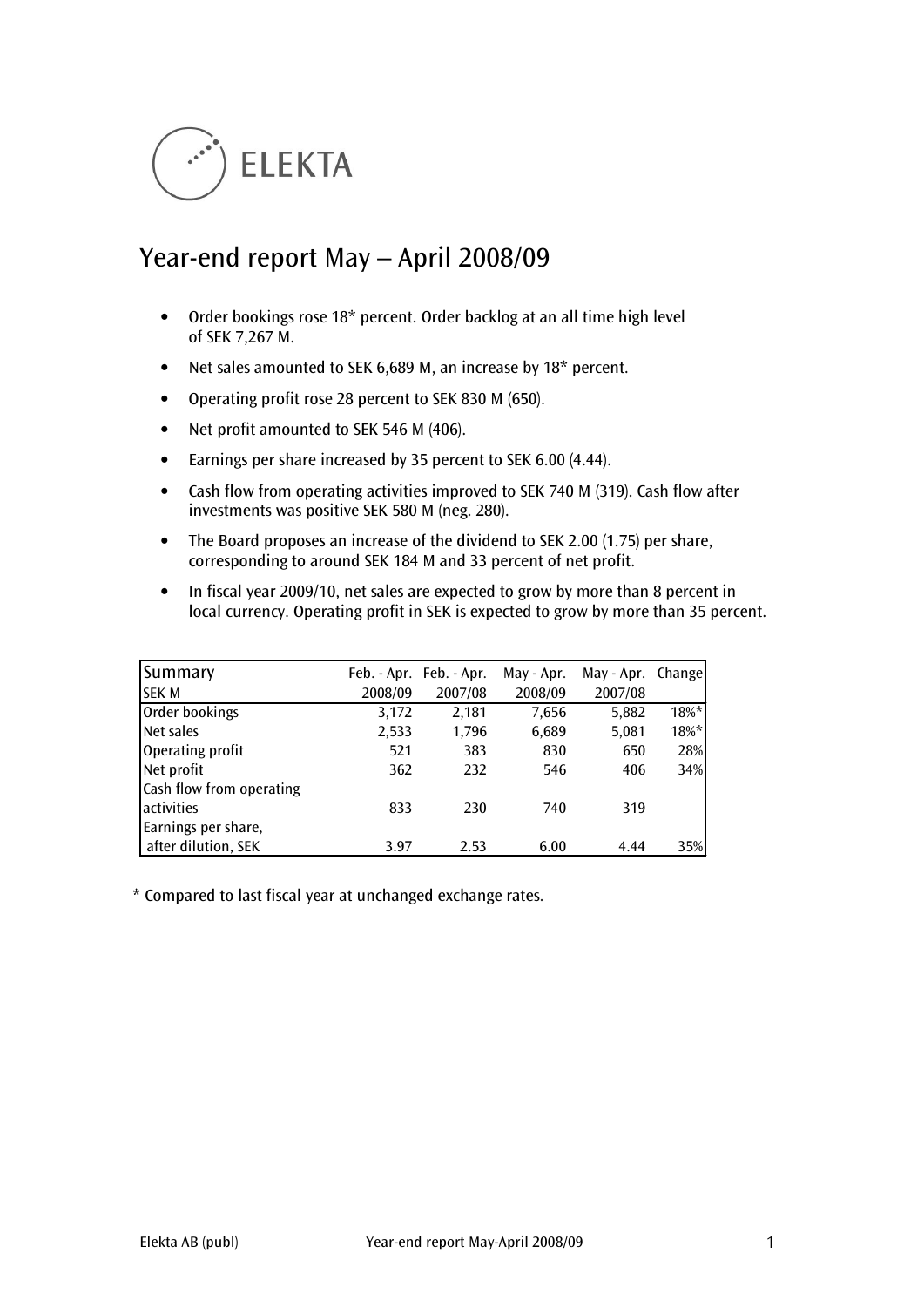# President and CEO Tomas Puusepp comments

I am pleased with our performance during the fiscal year 2008/09 considering a challenging environment and global recession. Earnings per share grew by 35 percent and net sales and operating profit increased in line with our guidance. As expected delivery volumes were high during the fourth quarter. Cash flow from operating activities improved significantly reaching SEK 740 M for the year where the main drivers were higher operating profit and broadly unchanged working capital. Days Sales Outstanding, DSO were reduced to 76 days. As a consequence of these improvements, we reduced the net debt to equity ratio to 0.31. Our balance sheet remains strong.

Order bookings in the fourth quarter were strong and for the year order bookings increased in all regions and product areas. The order backlog continued to reach "all time high" reflecting strong business growth.

Elekta continues to strengthen its market position proven by increased market shares on new sales. Demand for our clinical solutions, products and services remains strong and Elekta's systems are now used in over 5,000 hospitals worldwide. This broad and large customer base is a good platform for future growth. Aftermarket and software sales are increasing in importance reflecting customers' demand for comprehensive and efficient solutions and Elekta's commitment to life cycle services.

Elekta has today the most attractive and comprehensive product portfolio in the market. Going forward, Elekta will increase investments in research and development as a relation to net sales and will further develop collaborations with key universities and other partners to bring new innovations for human care to the market. We will thereby ensure our continued leadership in image guided radiation therapy, stereotactic radiotherapy/radiosurgery and workflow solutions. We will also further expand geographically including emerging markets and therefore we continue to invest in clinically meaningful and affordable technology such as Elekta Compact™.

Steps are taken to improve efficiency by streamlining the organization and realizing synergies following acquisitions made. This will result in a reduction of the workforce and will lead to a cost reduction of SEK 100 M on an annual basis. The cost of implementing these measures is estimated to SEK 40 M. In 2009/10, operating costs are estimated to grow by around 5 percent in local currency.

Currency markets continue to be unstable. In line with our hedging policy, we are currently hedged at approximately 70 percent for the fiscal year 2009/10. Currency movements are expected to have a positive effect on results in the fiscal year 2009/10 by SEK 250 M, based on present exchange rates.

The economic slowdown has so far had a limited effect on investments in cancer care. However, the uncertainty is higher than before due to the global scale of the financial crisis. There might be less availability of finance for private customers and future health care spending could be negatively effected.

For the full fiscal year 2009/10 net sales is expected to grow by more than 8 percent in local currency and operating profit in SEK is estimated to increase by more than 35 percent. In the long term, the objectives are to reach an average organic sales growth of more than 10 percent in local currency. Operating profit growth in SEK should exceed sales growth.

Tomas Puusepp President and CEO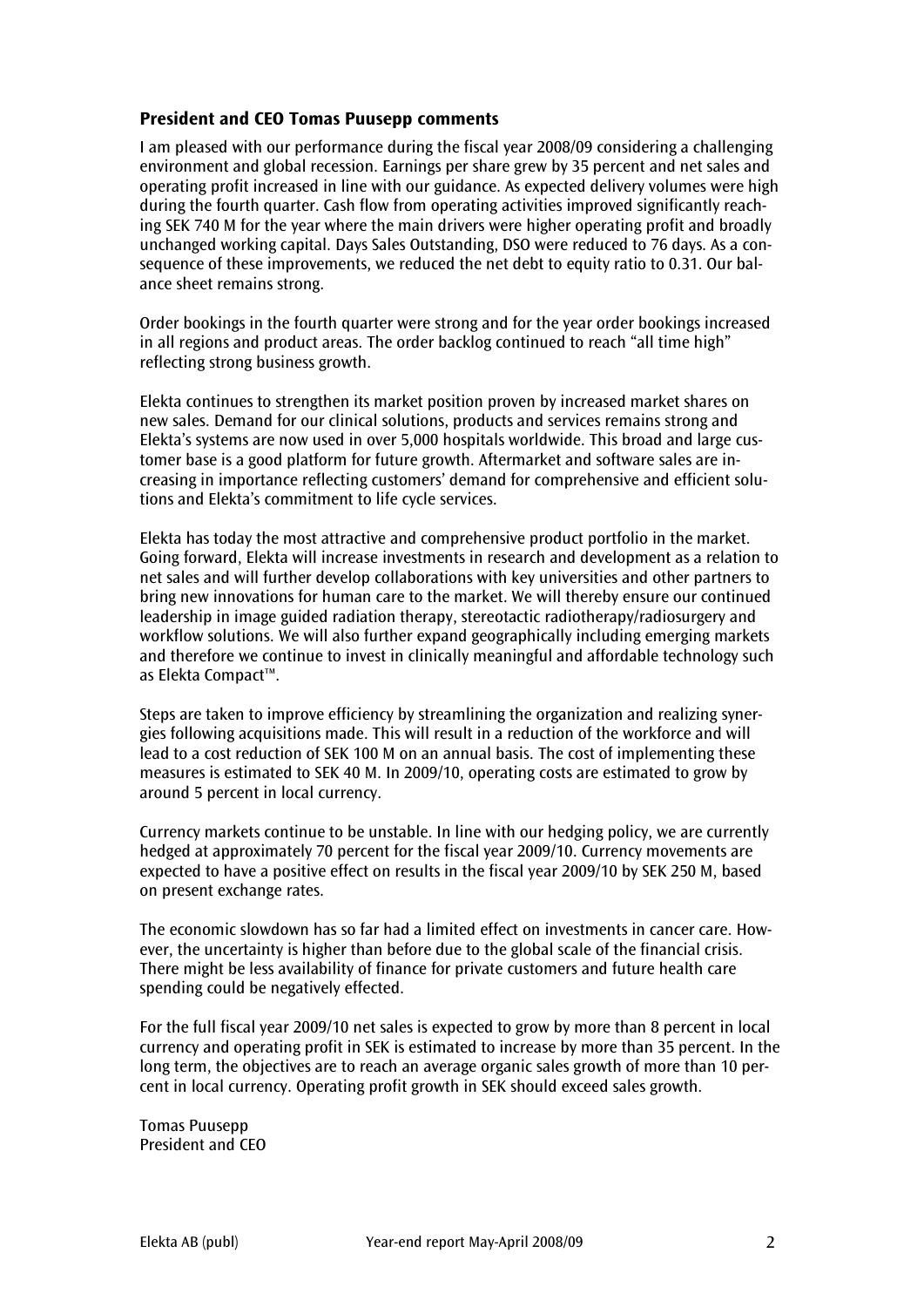# The Group

## Order bookings and order backlog

Order bookings rose 30 percent to SEK 7,656 M (5,882). CMS, acquired in March 2008, contributed SEK 545 M (119). Order bookings increased by 18 percent, based on unchanged exchange rates.

Order bookings for the fourth quarter increased by 45 percent and amounted to SEK 3,172 M (2,181), which is a record for a single quarter.

Order backlog April 30, 2009 was at an all time high level of SEK 7,267 M (5,069). Order backlog is converted at closing exchange rates, which resulted in a positive translation difference of SEK 1,229 M.

| <b>Order bookings</b>       | <b>Ouarter 4</b> | Quarter 4 Change |      |         | May - April May - April Change |     |
|-----------------------------|------------------|------------------|------|---------|--------------------------------|-----|
| <b>SEKM</b>                 | 2008/09          | 2007/08          |      | 2008/09 | 2007/08                        |     |
| North and South America     | 1.406            | 981              | 43%  | 3,235   | 2.694                          | 20% |
| Europe, Middle East, Africa | 1.023            | 830              | 23%  | 2.642   | 2.200                          | 20% |
| Asia Pacific                | 743              | 370              | 101% | 1.779   | 988                            | 80% |
| Group                       | 3.172            | 2.181            | 45%  | 7,656   | 5,882                          | 30% |

## Net sales

Net sales rose 32 percent to SEK 6,689 M (5,081). CMS contributed with SEK 424 M (123). Net sales increased by 18 percent based on unchanged exchange rates.

Net sales for the fourth quarter amounted to SEK 2,533 M (1,796).

| Net sales                   | <b>Ouarter 4</b> |         |         | Quarter 4 May - April May - April Change |     |
|-----------------------------|------------------|---------|---------|------------------------------------------|-----|
| <b>ISEK M</b>               | 2008/09          | 2007/08 | 2008/09 | 2007/08                                  |     |
| North and South America     | 886              | 744     | 2.709   | 2.098                                    | 29% |
| Europe, Middle East, Africa | 1.039            | 792     | 2.518   | 2.020                                    | 25% |
| Asia Pacific                | 608              | 260     | 1.462   | 963                                      | 52% |
| <b>S</b> roup               | 2.533            | 1.796   | 6,689   | 5,081                                    | 32% |

#### **Earnings**

Operating result increased by 28 percent and amounted to SEK 830 M (650), positively impacted by higher volumes and positive currency effects, and negatively affected by geographical mix.

Gross margin amounted to 45 percent (43) and operating margin was 12 percent (13).

For comparable business units, operating cost excluding material increased by 11 percent in local currency compared to the same period previous year. The cost increase originates from Elekta's geographical expansion and strengthened marketing activities. Newly acquired CMS had a marginal effect on earnings.

Operating profit for the fourth quarter increased to SEK 521 M (383), mainly as an effect of higher sales volumes. Operating margin was 21 percent (21).

Investments in research and development rose 25 percent to SEK 516 M (414) equal to 8 percent (8) of net sales. Capitalization of development costs and amortization of capitalized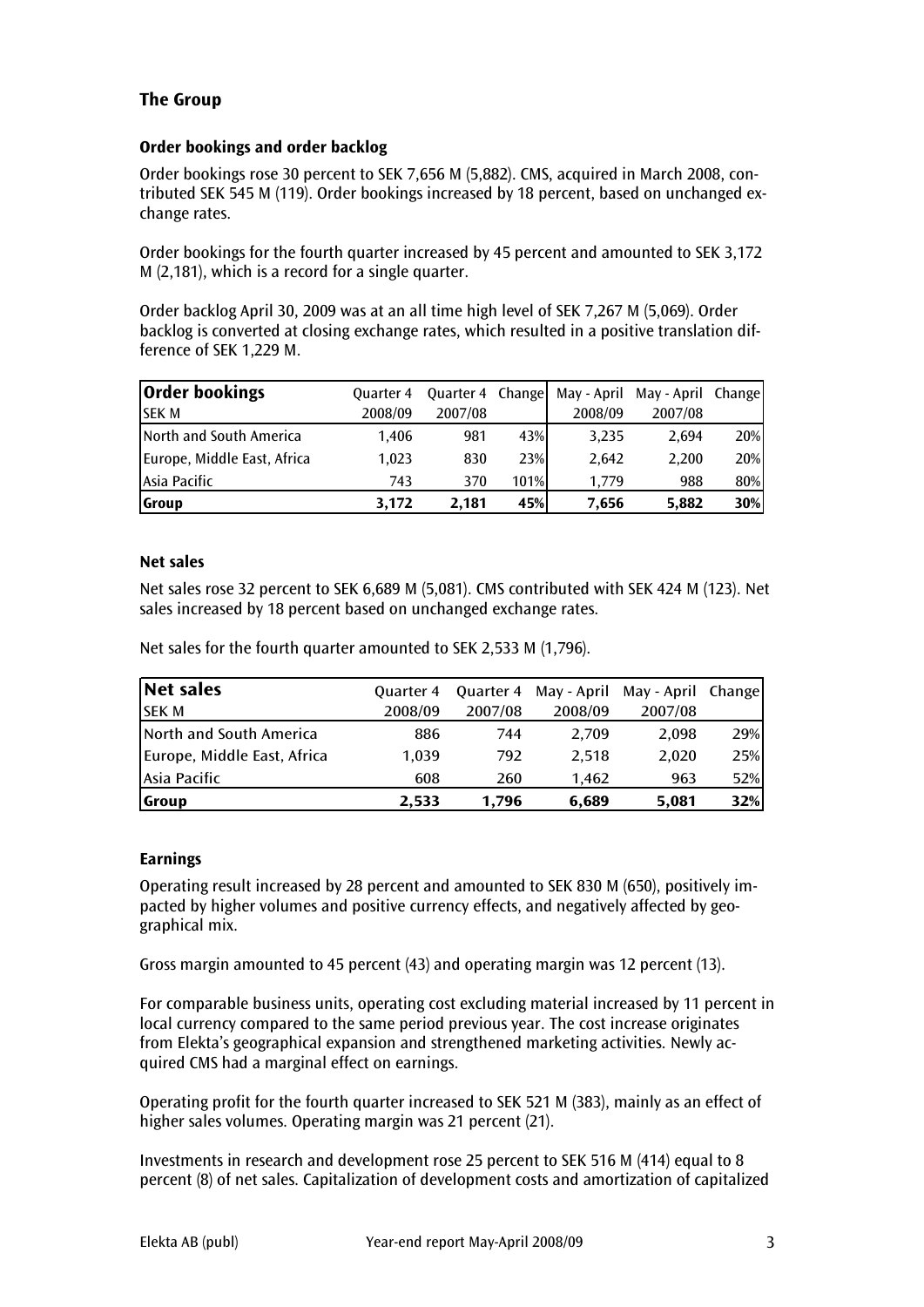development costs affected earnings positively by SEK 31 M (31). Capitalization amounted to SEK 63 M (52) and amortization to SEK 32 M (21).

Calculated IFRS 2 costs for Elekta's outstanding option programs amounted to SEK 27 M (23).

Exchange rate effects on operating profit compared to previous year Compared with the previous year the total effect of exchange rate fluctuations affected the operating profit positively by approximately SEK 190 M.

- Exchange rate movements affected operating profit before recorded exchange differences positively by approximately SEK 360 M.
- Recorded exchange losses in operations amounted to SEK 141 M.
- The preceding year recorded exchange gains in operations was SEK 28 M.

Exchange rate losses from forward contracts in operating profit were SEK 217 M (gains 16). Unrealized exchange rate losses from cash flow hedges amounted to SEK 44 M and are reported in shareholders' equity taking into account the tax impact. Elekta's currency hedging policy is based on anticipated sales in foreign currency up to 24 months.

Net financial items amounted to an expense of SEK 56 M (expense 26). Net interest expenses increased to SEK 84 M (expense 44) due to a higher net debt position during the year and interest rate increases. Financial exchange gains amounted to SEK 27 M (8), primarily affected by a realized portion of net investment hedge.

Profit after financial items amounted to SEK 774 M (624). Tax expense amounted to SEK 228 M or 29 percent, positively impacted by corrections of previous years' taxes and reduced tax rate in Sweden. Profit after taxes amounted to SEK 546 M (406).

Earnings per share increased by 35 percent and amounted to SEK 6.00 (4.46) before dilution and SEK 6.00 (4.44) after dilution.

Return on shareholders' equity was 27 percent (23) and return on capital employed totaled 24 percent (24).

#### Market development

#### North and South America

The North American market is primarily driven by rising cancer incidence and rapid acceptance of new and refined treatment methods. Due to the financial crisis in 2008 and the economic downturn, the sales cycle has become longer and there is a demand for alternative financing.

In the fourth quarter, order bookings strengthened considerably compared with the previous quarters. The demand continues to be solid for services, upgrades and software systems that support the entire treatment process, which normally is an integrated part of the delivery of treatment systems in this region.

Elekta has established an own organization in South America, which during its first year successfully proved to be a growth market for Elekta.

Order bookings for the region rose 8 percent based on unchanged exchange rates compared to previous year.

Net sales for the region increased by 29 percent, positively affected by CMS.

The well-respected cancer center University of Texas M. D. Anderson (Houston, Texas) decided to acquire Leksell Gamma Knife® Perfexion™ to its radiation oncology department.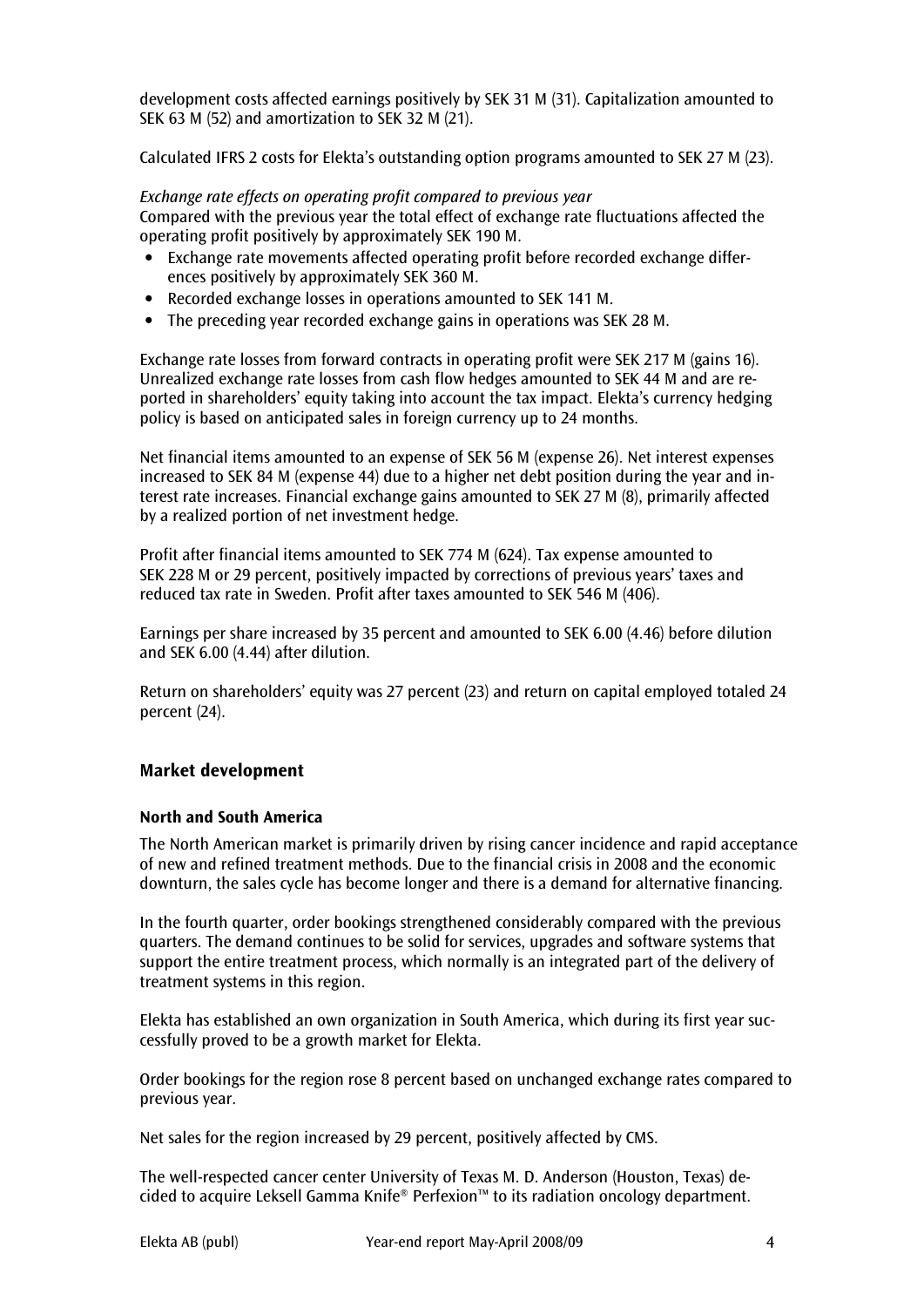Orders for Leksell Gamma Knife® Perfexion™ were also received from Yale Cancer Center and Medical University of South Carolina, showing the momentum of this advanced technology at major institutions.

ProCure Treatment Centers, Inc. selected Elekta to provide workflow enhancing software and treatment planning systems for its second IBA-equipped proton therapy center, which is under construction in suburban Chicago.

## Europe including Middle East and Africa

The market development in Europe, especially Western Europe, is driven by replacements and by national and regional initiatives to remedy the lack of radiation treatment capacity. Elekta's ability to provide comprehensive and integrated solutions, based on open connectivity, as well as the ability to offer industry leading Image Guided Radiotherapy (IGRT), makes the company an attractive partner. There is demand for modern information systems for cancer care, particularly for the purpose of improving productivity and multi-site connectivity.

Order bookings for the region rose 14 percent based on unchanged exchange rates compared with previous year.

Net sales for the region rose 25 percent, positively affected by CMS.

Elekta received a multiple Elekta Synergy® order from Velindre Cancer Centre in Wales, U.K., bringing the department's installation to four. All systems will be used to facilitate Volumetric Modulated Arc Therapy (VMAT), a treatment technique that offers shorter treatment times while providing more precise radiation to maximize safety to nearby normal tissue.

In May, Elekta and Nucletron reached an agreement to market and license Elekta's software system MOSAIQ® to Nucletron's existing software customers. This business arrangement was reached in response to Nucletron's decision to cease development, sales, and marketing of its Oncentra Visir and Oncentra Information Management product lines.

In the Nordic region Uppsala Akademiska Sjukhus introduced MOSAIQ for clinical application and Odense Universitetshospital installed Elekta VMAT on two Elekta Synergy.

Elekta won two orders for its most advanced stereotactic linear accelerator Elekta Axesse™ in the Netherlands. The long term customer ARTI, Arnhems Radiotherapeutisch Instituut, ordered one system as well as Elekta's research partner AVL in Amsterdam.

#### Asia and Pacific

There is a solid rationale for a continued long-term market growth in Asia. There are substantial unmet needs and the capacity for cancer care is low by international comparisons. Elekta is well positioned in the region to support health care providers in their quest to develop and improve cancer care. Elekta is the market leader in China in the segment for advanced radiation therapy solutions and the successful launch of Elekta Compact™ is expected to further strengthen Elekta's market position in China and in the region. In Japan, Leksell Gamma Knife® Perfexion™ has been used clinically for the first time and Elekta will continue to build presence in oncology based on excellent technology and a strong market position for software solutions. In Australia and India, Elekta is expanding its presence and market share.

Order bookings in the region rose 53 percent based on unchanged exchange rates compared with the previous year.

Net sales for the region rose 52 percent, positively impacted by CMS.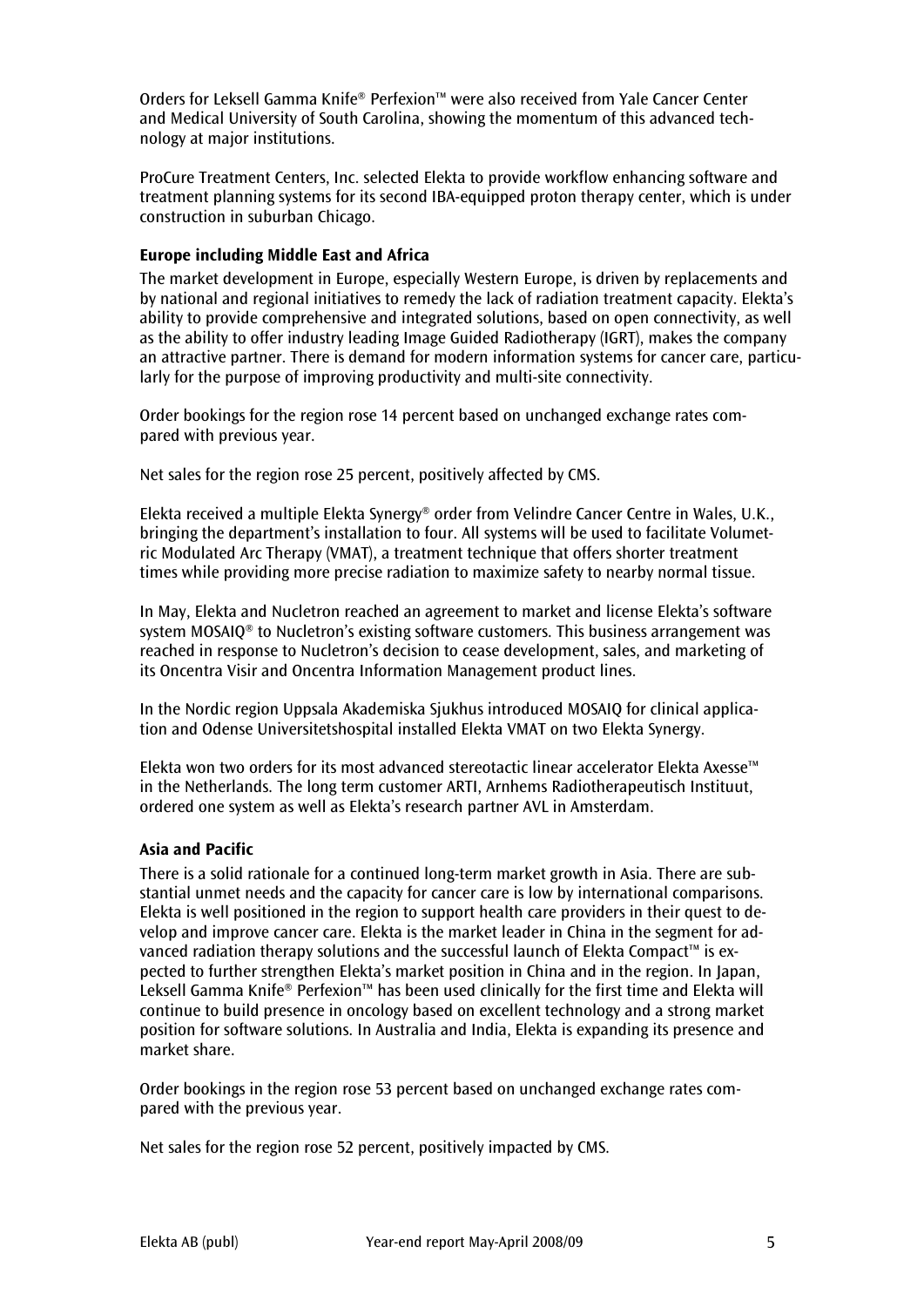Elekta received a substantial number of orders for its new, highly cost efficient linear accelerator Elekta Compact™. Elekta received approval from the Chinese State Food and Drug Administration to sell Elekta Compact in China in January 2009. Elekta has also fully completed the process of adding CE marking to Elekta Compact.

Elekta is currently introducing its most advanced stereotactic linear accelerator, Elekta Axesse™, in selected countries in the region as well as its wide range of software solutions for effective and efficient cancer management.

## Market outlook

The total market for Elekta's clinical solutions, IT systems and services is expected to grow by 5-10 percent annually. However, the high value of individual orders and the particularities of the healthcare industry market often lead to significant quarterly variations in business volume, product mix and geographical mix.

Market development is driven by a shortage of radiation treatment capacity that prevails in most countries and by the increased cancer incidence and prevalence, as a result of an aging population, better diagnostics and improved treatment. New advanced, more precise and accurate methods are expected to increase the role of radiation therapy in the future. The rapid development of new technology is resulting in higher values. An increasing number of customers are requesting more comprehensive and long-term relationships with suppliers.

In virtually all countries, healthcare systems are under strong pressure to improve efficiency and at the same time slow down cost expansion. Therefore, software systems for higher efficiency, in patient throughput as well as information management and administration, are becoming more critical for operations.

# Outlook for fiscal year 2009/10

In fiscal year 2009/10, Elekta's net sales are expected to grow by more than 8 percent in local currency. Elekta's operating profit in SEK is expected to grow by more than 35 percent.

Net sales and operating profit is also for fiscal year 2009/10 expected to be significantly higher in the second half of the year compared with the first.

#### Long term financial objectives

Elekta's aim is to achieve sustainable profitable growth. Elekta conducts its operations with a long term plan, regularly reviewed and decided by the Board of Directors and with a perspective of at least three years. The financial objectives form the base in the long term planning.

- Organic sales growth on average exceeding 10 percent in local currency
- Operating result improvement to exceed the sales growth in SEK
- Return on capital employed to exceed 20 percent
- Net debt/equity ratio not to exceed 0.50

# Other information

#### Investment and depreciation

Investment in intangible and tangible fixed assets amounted to SEK 142 M (108). Amortization of intangible and depreciation of tangible fixed assets amounted to SEK 208 M (176).

# Liquidity and financial position

In line with previous years, cash flow in the fourth quarter was strong. Operating flow for the year amounted to SEK 737 M (635), mainly due to higher operating profit.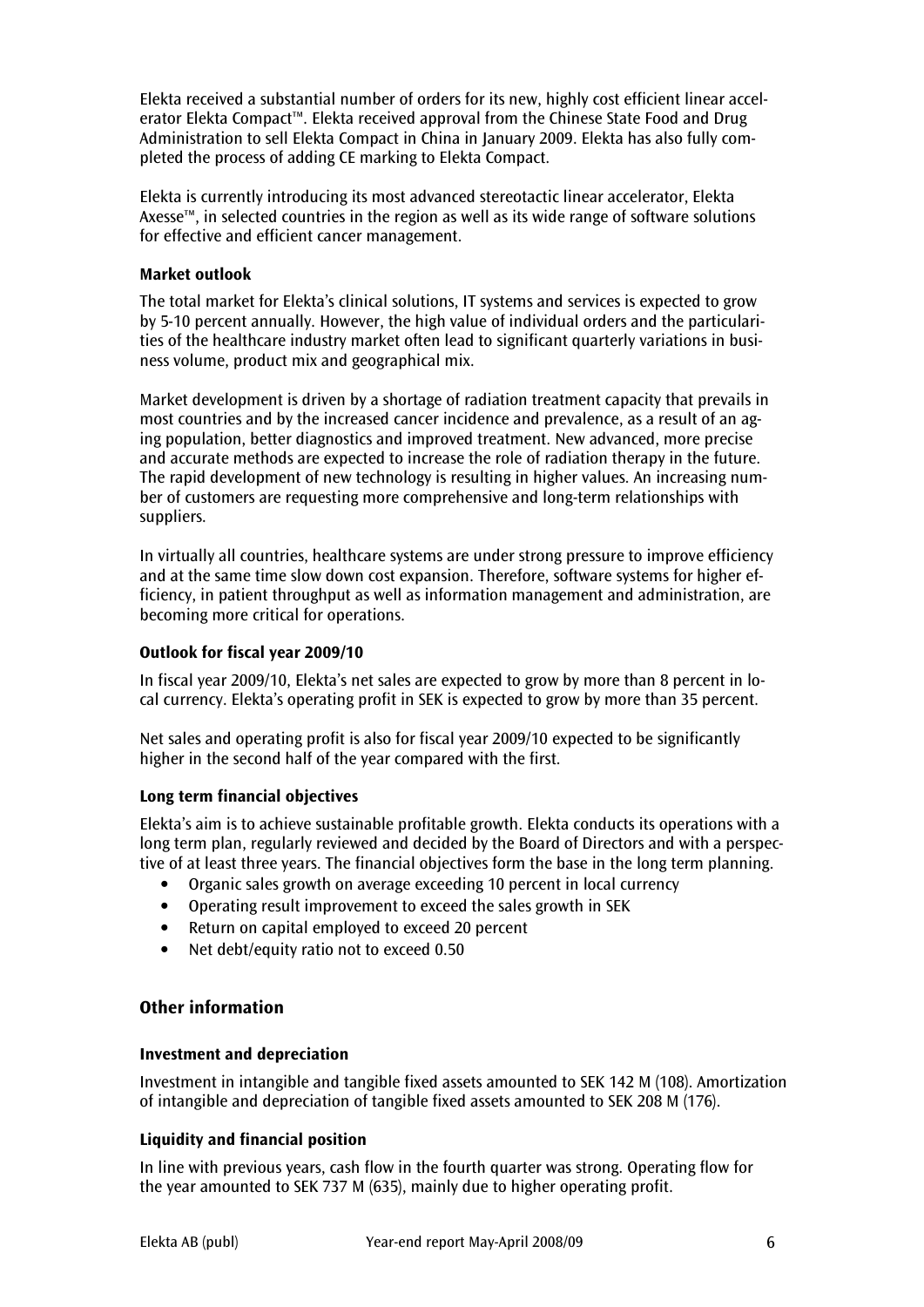Working capital was broadly unchanged for the year and decreased by SEK 308 M in the fourth quarter as inventory levels were significantly reduced by the high level of deliveries. Cash flow from operating activities was-positive SEK 740 M (319). There was a significant improvement in the relation working capital to sales. DSO also improved compared to last year.

Cash flow after investments was positive SEK 580 M (neg. 280). Acquisitions were included with SEK 71 M (553). Part of previously recorded liabilities for additional purchase price for Medical Intelligence and 3D Line were paid during the year.

Interest-bearing liabilities increased to SEK 1,627 M (1,449) and liquid funds increased to SEK 828 M (402). Of total bank balances SEK 1 M were pledged.

Elekta has secured its long term financing to 2013-2014 and has undrawn committed credit facilities of approximately SEK 1,200 M.

Net debt amounted to SEK 799 M (1,047). Net debt/equity ratio was 0.31 and equity/assets ratio was 32 percent.

#### Impairment test

The recoverable amount for the Group's cash-generating units with goodwill are tested annually by computing the value in use for each unit. The 2009 test indicated that there was no impairment requirement.

#### Exercise of warrants and repurchased shares

During 2008/09, 554,202 new Series B shares were subscribed through exercise of warrants distributed within the framework of the established option programs.

During January – February 2008, Elekta repurchased 951,300 B shares. These shares were cancelled in March 2009, in accordance with a decision made by the Annual General Meeting in 2008.

The total number of shares in Elekta as of May 31, 2009, amounted to 92,124,563 of which 3,562,500 A shares and 88,562,063 B shares.

#### Employees

The average number of employees was 2,446 (2,113), of which the new entities, CMS and Brazil, accounted for 307 (49). The average number of employees in the parent company was 22 (21).

The number of employees on April 30, 2009 totaled 2,509 (2,406).

#### Risks and uncertainties

The global financial crisis and economic downturn constitute a risk. The worldwide recession might mean less availability of finance for private customers and reduced future health care spending. Elekta's ability to deliver treatment equipment is, to a large extent, dependent on customers being able to accept delivery in the agreed timeframe, which result in a risk of delayed deliveries and corresponding delayed revenue recognition. In its operations, Elekta is also subject to other financial risks, primarily related to exchange rate fluctuations.

Description of general risks and uncertainties in Elekta's business can be found in the annual report 2007/08 on page 39 and in note 2.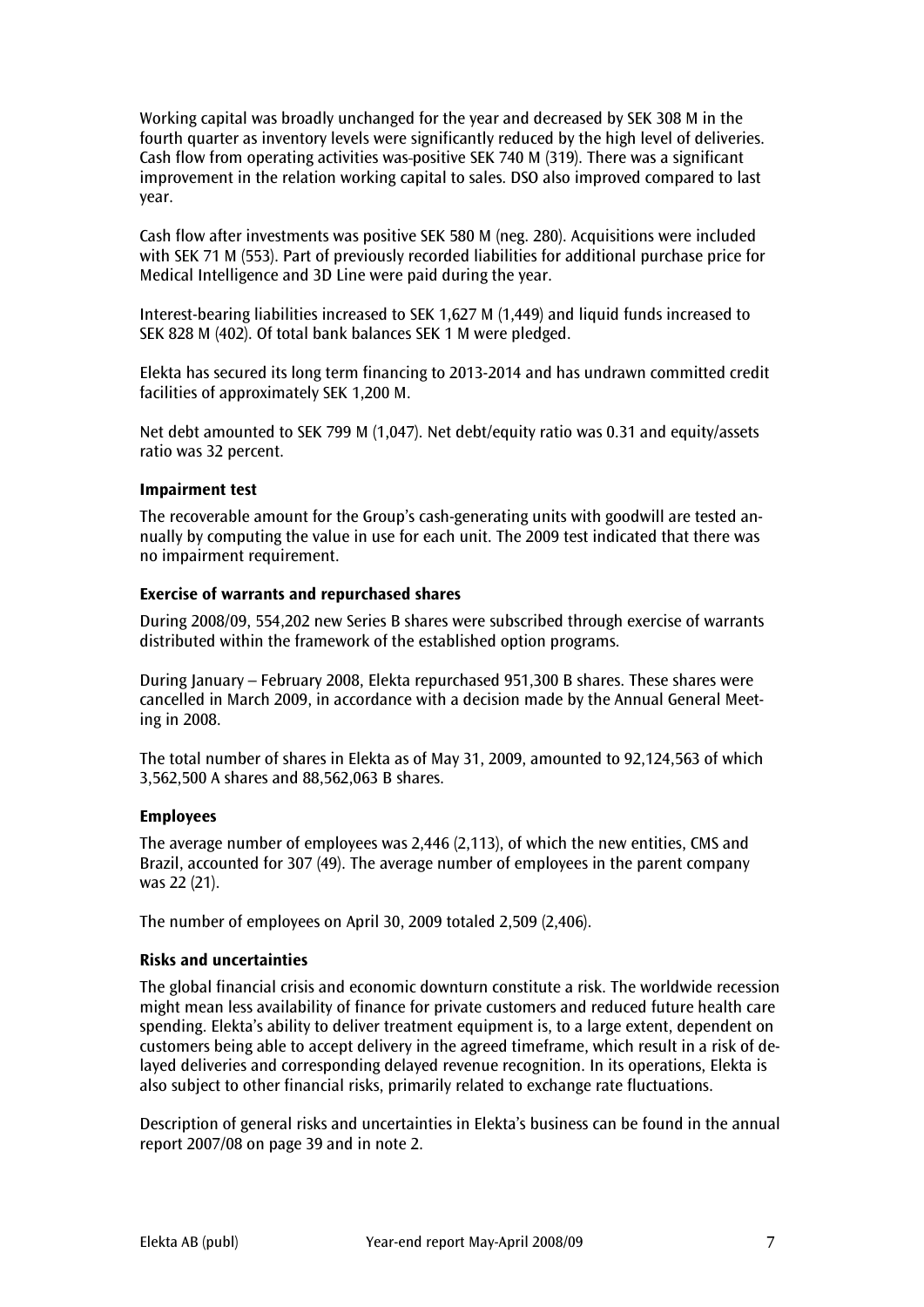# Dividend and proposal to repurchase shares

Elekta's goal is to distribute 20 percent or more of net profit in the form of dividends, repurchase of shares or comparable measures. Decisions regarding dividend payments are based on Elekta's financial position, earnings trend, growth potential and investment requirements.

In accordance with the company's dividend policy, the Board proposes an increased dividend of SEK 2.00 (1.75) per share, corresponding to approximately SEK 184 M and 33 percent of net profit.

Similar to previous years, the Board also intends to propose to the Annual General Meeting to renew the authorization for the Board to repurchase a maximum of 10 percent of the number of shares outstanding in Elekta AB.

#### Annual General Meeting

The Annual General Meeting will be held on Tuesday September 15, 2009 at 15.00 (CET) at Polstjärnan Konferens, Sveavägen 77, Stockholm.

Stockholm June 10, 2009

Elekta AB (publ)

Tomas Puusepp President and CEO

The Company's auditors have not reviewed this interim report.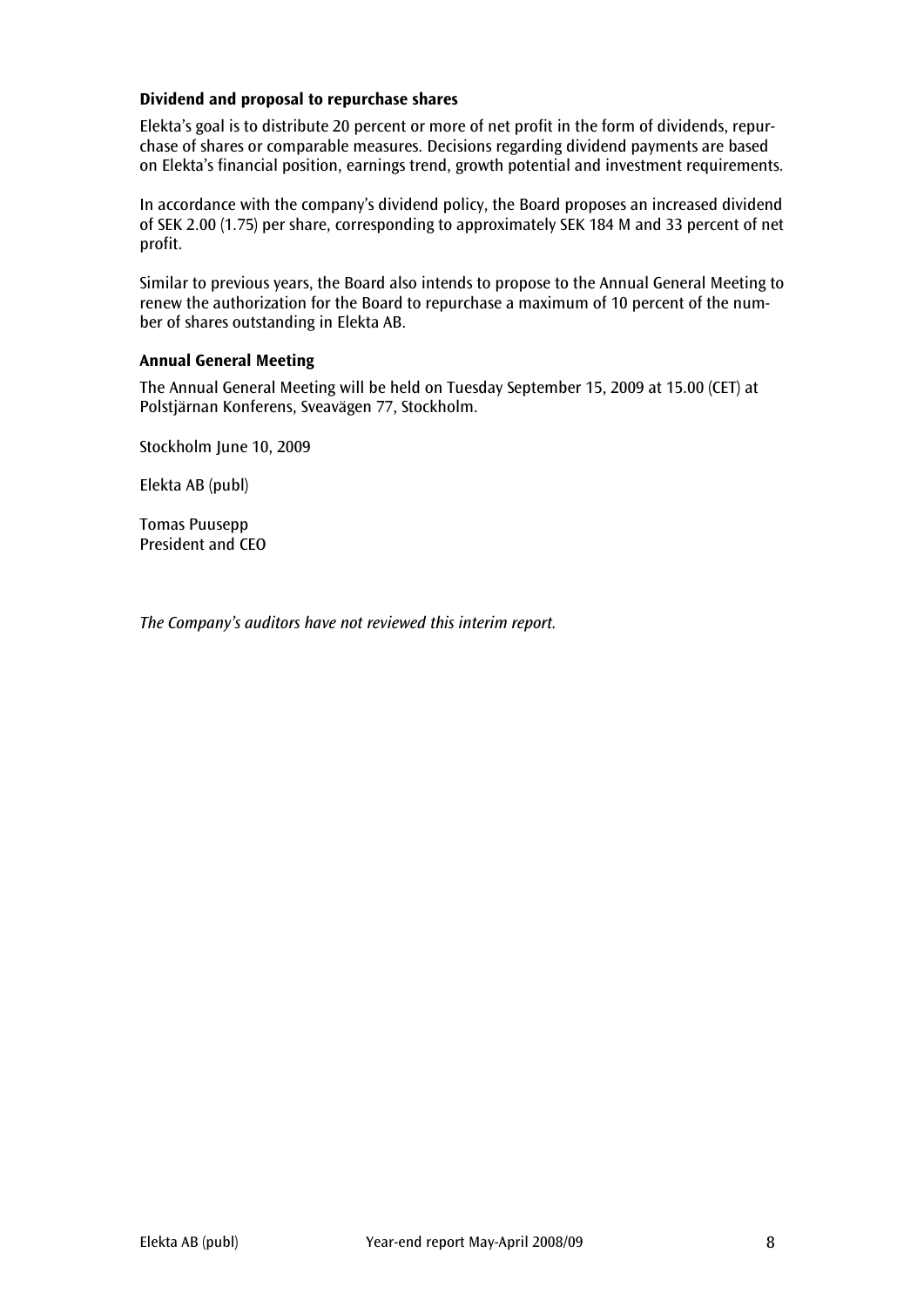## Financial information

Annual report 2008/09 End of August, 2009 Three months report 2009/10 September 15, 2009 Annual General Meeting September 15, 2009 Six months report 2009/10 December 10, 2009

## For further information, please contact:

Tomas Puusepp, President and CEO, Elekta AB (publ) Tel: +46 8 587 25 520, e-mail: tomas.puusepp@elekta.com

Håkan Bergström, CFO, Elekta AB (publ) Tel: +46 8 587 25 547, e-mail: hakan.bergstrom@elekta.com

Lena Schattauer, Investor Relations, Elekta AB (publ) Tel: +46 8 587 25 499, e-mail: lena.schattauer@elekta.com

Stina Thorman, Investor Relations, Elekta AB (publ) Tel: +46 8 587 25 437, e-mail: stina.thorman@elekta.com

ELEKTA AB (publ) Corporate organization number 556170-4015 Kungstensgatan 18 – Box 7593 – SE 103 93 Stockholm

# Accounting principles

This interim report is prepared according to IAS 34 and recommendation RFR 1.1 of the Swedish Financial Reporting Board, and with regard to the Parent company, also according to RFR 1.2. The accounting principles applied correspond to those presented in the 2007/08 Annual Report.

| <b>Exchange rates</b> |           | Average rate |                 |       | <b>Closing rate</b> |                 |     |
|-----------------------|-----------|--------------|-----------------|-------|---------------------|-----------------|-----|
|                       |           | May-Apr.     | May-Apr. Change |       | Apr. 30,            | Apr. 30, Change |     |
| Country               | Currencyl | 2008/09      | 2007/08         |       | 2009                | 2008            |     |
| Euro                  | 1 EUR     | 10.124       | 9.317           | 9%    | 10.663              | 9.367           | 14% |
| <b>Great Britain</b>  | 1 GBP     | 12.021       | 13.052          | $-8%$ | 11.880              | 11.815          | 1%  |
| Japan                 | 100 JPY   | 7.394        | 5.772           | 28%   | 8.175               | 5.780           | 41% |
| <b>United States</b>  | 1 USD     | 7.312        | 6.504           | 12%   | 7.985               | 6.008           | 33% |

Order bookings and net sales are accounted at average exchange rate for the reporting period, while order backlog and balance sheet items are accounted at closing exchange rates.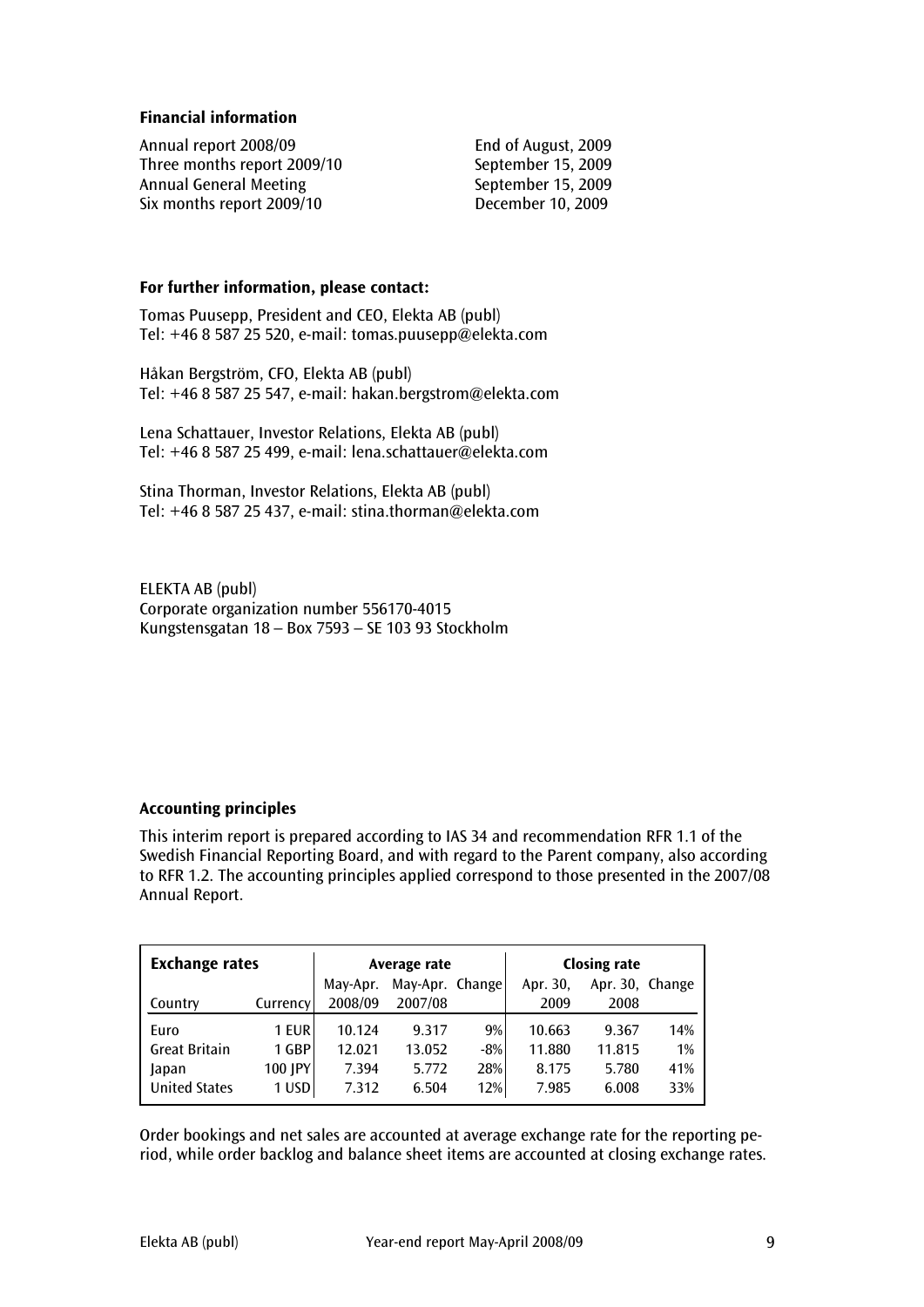# CONSOLIDATED INCOME STATEMENT

|                                     | 3 months         | 3 months    | 12 months  | 12 months  |
|-------------------------------------|------------------|-------------|------------|------------|
|                                     | Feb. - Apr.      | Feb. - Apr. | May - Apr. | May - Apr. |
| <b>SEK M</b>                        | 2008/09          | 2007/08     | 2008/09    | 2007/08    |
| Net sales                           | 2,533            | 1,796       | 6,689      | 5,081      |
| Cost of products sold               | $-1,306$         | $-973$      | $-3,658$   | $-2,899$   |
| Gross income                        | 1,227            | 823         | 3,031      | 2,182      |
| Selling expenses                    | $-243$           | $-193$      | $-933$     | $-679$     |
| Administrative expenses             | $-192$           | $-143$      | $-642$     | $-498$     |
| R&D expenses                        | $-147$           | $-105$      | $-485$     | $-383$     |
| Exchange differences in operations  | $-124$           | 1           | $-141$     | 28         |
| <b>Operating profit</b>             | 521              | 383         | 830        | 650        |
| Result from participations          |                  |             |            |            |
| in associated companies             | $\boldsymbol{0}$ |             | 1          | 10         |
| Interest income                     | 6                | 5           | 23         | 32         |
| Interest expenses                   | - 28             | - 21        | $-107$     | $-76$      |
| Financial exchange differences      | 4                | - 3         | 27         | 8          |
| <b>Income after financial items</b> | 503              | 368         | 774        | 624        |
| <b>Taxes</b>                        | - 141            | $-136$      | $-228$     | -218       |
| <b>Net income</b>                   | 362              | 232         | 546        | 406        |
| Attributable to                     |                  |             |            |            |
| <b>Parent Company shareholders</b>  | 365              | 234         | 552        | 411        |
| <b>Minority shareholders</b>        | $-3$             | - 2         | - 6        | $-5$       |
| Earnings per share before dilution  | 3.97             | 2.54        | 6.00       | 4.46       |
| Earnings per share after dilution   | 3.97             | 2.53        | 6.00       | 4.44       |
|                                     |                  |             |            |            |
| <b>CASH FLOW</b>                    |                  |             |            |            |
| Operating cash flow                 | 525              | 370         | 737        | 635        |
| Change in working capital           | 308              | $-140$      | 3          | $-316$     |
| Cash flow from operating activities | 833              | 230         | 740        | 319        |
| <b>Investments and disposals</b>    | $-46$            | $-475$      | $-160$     | $-599$     |
| <b>Cash flow after investments</b>  | 787              | $-245$      | 580        | $-280$     |
| <b>External financing</b>           | $-65$            | 477         | $-239$     | 199        |
| Change in liquid funds              | 775              | 230         | 426        | $-82$      |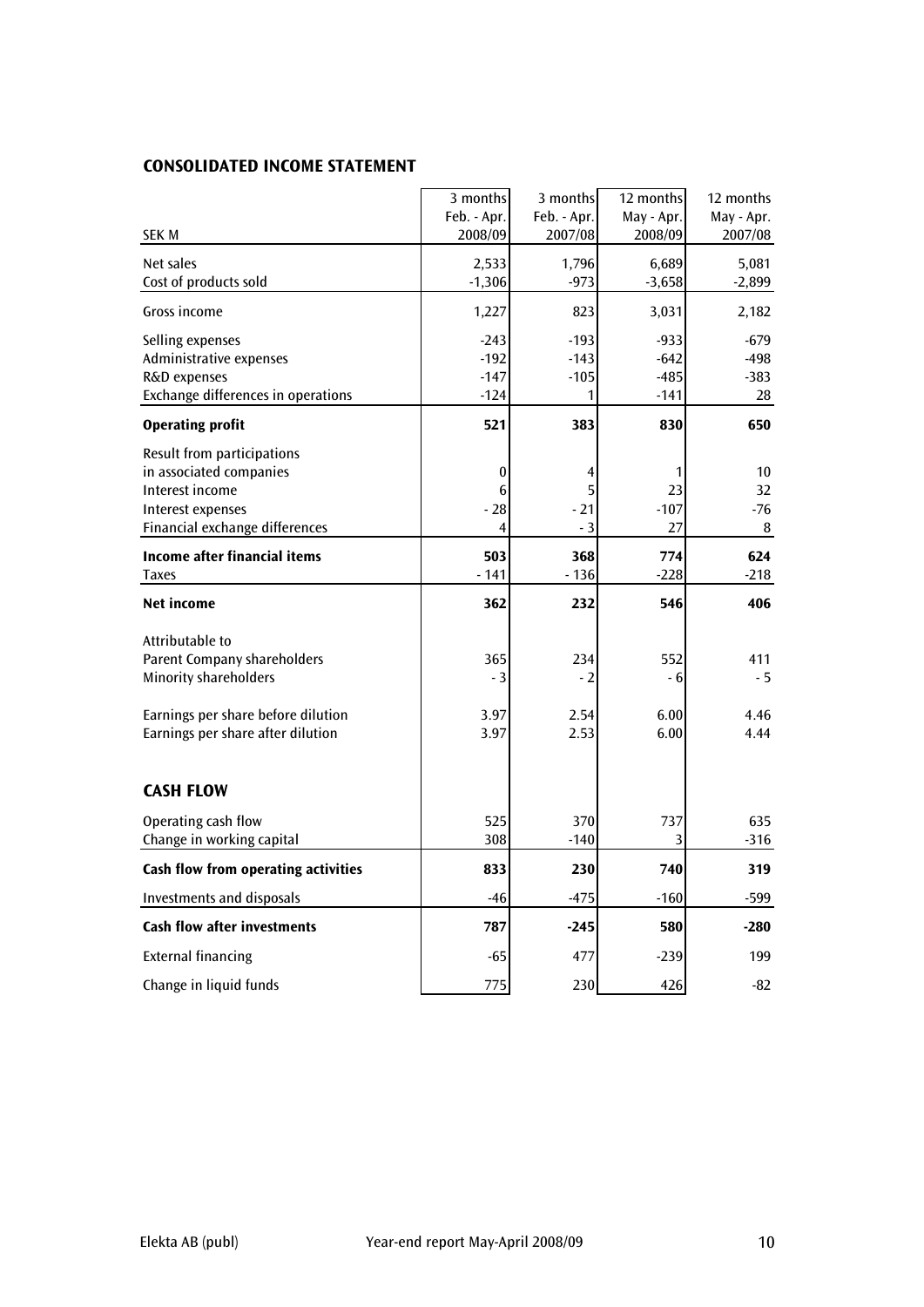# CONSOLIDATED BALANCE SHEET

|                                            | April 30, | April 30, |
|--------------------------------------------|-----------|-----------|
| SEK M                                      | 2009      | 2008      |
| Intangible assets                          | 3,150     | 2,659     |
| Tangible fixed assets                      | 265       | 226       |
| Shares and long-term receivables           | 59        | 37        |
| Deferred tax assets                        | 34        | 14        |
| <b>Inventories</b>                         | 553       | 529       |
| <b>Receivables</b>                         | 3,062     | 2,455     |
| Liquid funds                               | 828       | 402       |
| <b>Total assets</b>                        | 7,951     | 6,322     |
| Shareholders' equity                       | 2,555     | 1,813     |
| Interest-bearing liabilities               | 1,627     | 1,449     |
| Interest-free liabilities                  | 3,769     | 3,060     |
| Total shareholders' equity and liabilities | 7,951     | 6,322     |
|                                            |           |           |
| Assets pledged                             | 1         | 2         |
| Contingent liabilities                     | 75        | 64        |

# CHANGES IN SHAREHOLDERS' EQUITY

|                                        | April 30, | April 30, |
|----------------------------------------|-----------|-----------|
| <b>SEK M</b>                           | 2009      | 2008      |
| Opening balance                        | 1,813     | 1,863     |
| <b>IFRS 2 cost and deferred tax</b>    | 19        | 17        |
| IAS 39 unrealized cash flow hedges     | $-37$     | -8        |
| <b>Translation differences</b>         | 341       | $-203$    |
| Net income                             | 546       | 406       |
| Option premiums and warrants exercised | 34        | 22        |
| Repurchase of shares                   |           | $-200$    |
| Dividend                               | $-161$    | $-92$     |
| Minority's capital contribution        |           | 8         |
| Closing balance                        | 2,555     | 1,813     |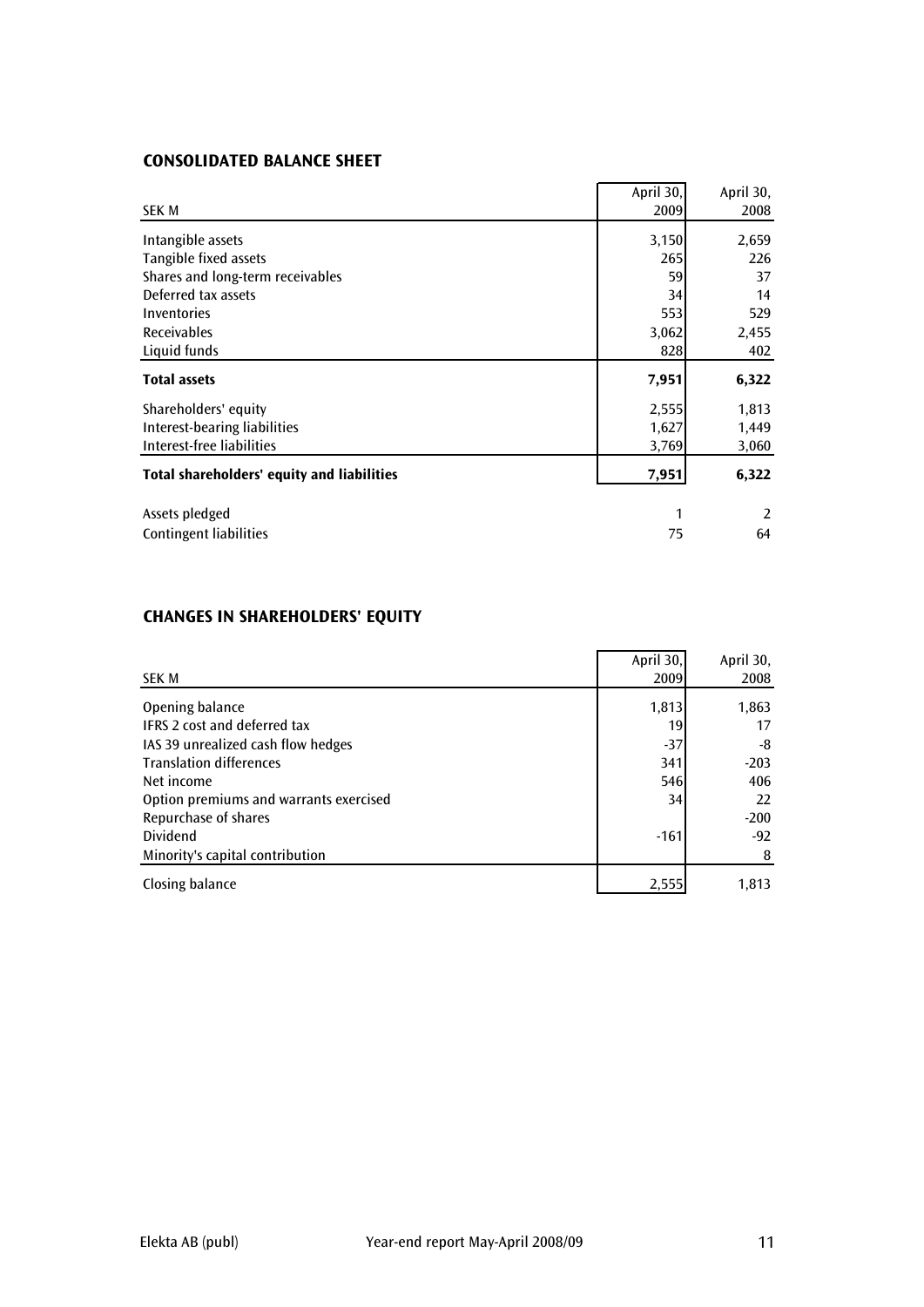| <b>KEY FIGURES</b>             | 12 months<br>May - Apr.<br>2004/05* | 12 months<br>May - Apr.<br>2005/06 | 12 months<br>May - Apr.<br>2006/07 | 12 months<br>May - Apr.<br>2007/08 | 12 months<br>May - Apr.<br>2008/09 |
|--------------------------------|-------------------------------------|------------------------------------|------------------------------------|------------------------------------|------------------------------------|
|                                |                                     |                                    |                                    |                                    |                                    |
| Order bookings, SEK M          | 3,558                               | 4,705                              | 5,102                              | 5,882                              | 7,656                              |
| Net sales. SEK M               | 3,152                               | 4,421                              | 4,525                              | 5,081                              | 6,689                              |
| Operating result, SEK M        | 364                                 | 453                                | 509                                | 650                                | 830                                |
| Operating margin               | 12%                                 | 10%                                | 11%                                | 13%                                | 12%                                |
| Profit margin                  | 12%                                 | 10%                                | 11%                                | 12%                                | 12%                                |
| Shareholders' equity, SEK M    | 1.694                               | 1,868                              | 1,863                              | 1,813                              | 2,555                              |
| Capital employed, SEK M        | 2,527                               | 2.959                              | 2,850                              | 3,262                              | 4,182                              |
| Equity/assets ratio            | 38%                                 | 35%                                | 35%                                | 29%                                | 32%                                |
| Net debt/equity ratio          | 0.05                                | 0.06                               | 0.27                               | 0,58                               | 0,31                               |
| Return on shareholders' equity | 16%                                 | 17%                                | 19%                                | 23%                                | 27%                                |
| Return on capital employed     | 21%                                 | 18%                                | 20%                                | 24%                                | 24%                                |

\* Restated according to IFRS.

| <b>DATA PER SHARE</b>          | 12 months  | 12 months  | 12 months  | 12 months  | 12 months  |
|--------------------------------|------------|------------|------------|------------|------------|
|                                | May - Apr. | May - Apr. | May - Apr. | May - Apr. | May - Apr. |
|                                | 2004/05*   | 2005/06    | 2006/07    | 2007/08    | 2008/09    |
|                                |            |            |            |            |            |
| Earnings per share             |            |            |            |            |            |
| before dilution, SEK           | 2.69       | 3.23       | 3.72       | 4.46       | 6.00       |
| after dilution, SEK            | 2.69       | 3.21       | 3.70       | 4.44       | 6.00       |
| Cash flow per share            |            |            |            |            |            |
| before dilution, SEK           | $-11.09$   | 1.68       | $-1.14$    | $-3.04$    | 6.30       |
| after dilution, SEK            | $-11.06$   | 1.67       | $-1.14$    | $-3.03$    | 6.30       |
| Shareholders' equity per share |            |            |            |            |            |
| before dilution. SEK           | 18.02      | 19.80      | 19.96      | 19.70      | 27.67      |
| after dilution, SEK            | 18.84      | 20.45      | 20.46      | 20.03      | 27.67      |
| Average number of shares       |            |            |            |            |            |
| before dilution, 000s          | 93,991     | 94,136     | 93,698     | 92,199     | 92,029     |
| after dilution, 000s           | 94,182     | 94,785     | 94,249     | 92,479     | 92,029     |
| Number of shares at closing    |            |            |            |            |            |
| before dilution, 000s          | 94,028     | 94,332     | 93,036     | 91,570     | 92,125     |
| after dilution, 000s           | 95,703     | 95,703     | 94,072     | 92,245     | 92,125     |

\* Restated according to IFRS.

Dilution in 2004/05-2007/08 refers to warrants program 2004/2008.

All historical data restated for split 3:1 October 2005.

| Data per quarter     | 0 <sup>1</sup> | 02      | 03      | 04      | 01      | 02      | 03      | 04      |         | 02      | 03      | 04      |
|----------------------|----------------|---------|---------|---------|---------|---------|---------|---------|---------|---------|---------|---------|
| <b>SEK M</b>         | 2006/07        | 2006/07 | 2006/07 | 2006/07 | 2007/08 | 2007/08 | 2007/08 | 2007/08 | 2008/09 | 2008/09 | 2008/09 | 2008/09 |
| Order bookings       | 987            | .315    | . 237   | .563    | .136    | .336    | 1.229   | 2.181   | 1.151   | .672    | .661    | 3.172   |
| Net sales            | 996            | .018    | .068    | 1.443   | 975     | .213    | .097    | .796    | 1.025   | 1.467   | .664    | 2,533   |
| Operating profit     | 85             | 74      | 87      | 263     | 36      | 159     |         | 383     |         | 105     | 191     | 521     |
| Cash flow from       |                |         |         |         |         |         |         |         |         |         |         |         |
| operating activities | -112           | -39     | 53      | 248     | -28     | 168     | $-51$   | 230     | $-163$  | 68      |         | 833     |